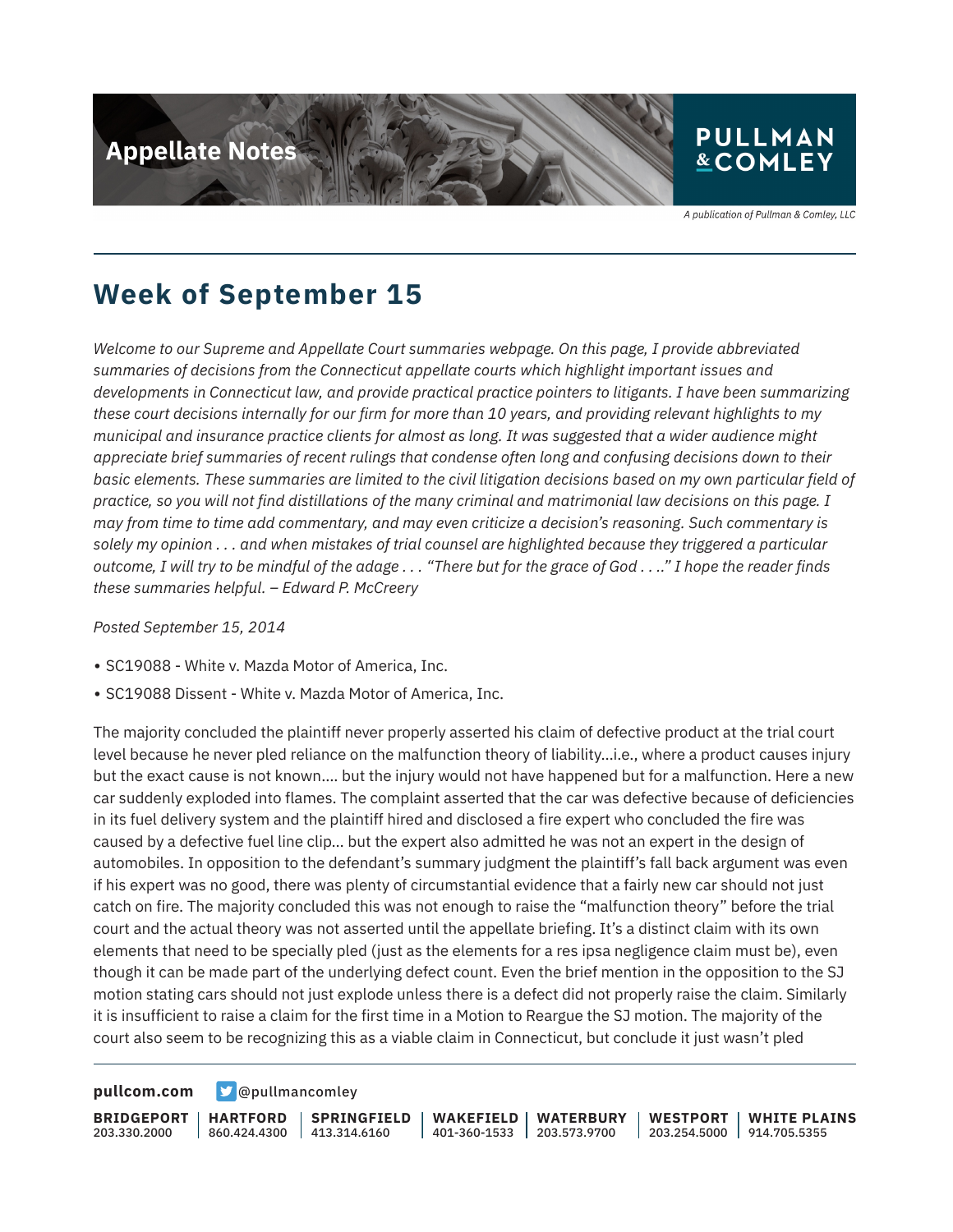#### Week of September 15

properly. The majority also criticizes the dissent in a series of footnotes suggesting that to allow an argument to be raised (even if imperfectly) for the first time in opposition to a SJ Motion would turn pleadings on their head as a party is supposed to plead their claims in their complaint. The majority also felt the dissent did not understand the Malfunction Theory as it's not a substitute for having an expert but rather is its own unique claim that more likely than not would require its own expert to establish. The dissent of course felt the issue was raised by the oblique mention of the concept in opposition to SJ. [This decision seems to put the brakes on a series of recent decisions allowing parties to raise almost any claim on appeal so long as it was touched upon in the slightest manner before the trial court below.]

#### • SC19090, SC19091 - FairwindCT, Inc. v. Connecticut Siting Council

This was a big win for Lee Hoffman and Mike Kurs concerning the Siting Council's authorization to a client to install wind turbine electrical generation facilities in Colebrook, Connecticut. The approval was challenged by Environmental Intervenors. First, the Intervenors challenged whether wind turbines qualified as *electric generation facilities* under the Grid Resources Exemption from the need to obtain Certificates of Need and Environmental Compatibility. The court agreed with the Agency that the Legislature intended to include all types of electric generating facilities within the exemption. Next, the Intervenors challenged the conditions that the Agency attached to the approval permit. These conditions required such things as buffers, a management plan, noise controls, etc. The court said that Environmental Intervenors do not have standing to challenge conditions which themselves do not cause pollution. The Environmental Intervenors did have standing, however, to raise the fact that attaching conditions might reflect that the agency never fulfilled its role to insure the project complied with the Regulations. Reviewing the record, however, the court concluded that there was evidence to support the Agency's approval subject to environmental conditions. This case was distinguished from an earlier Inland/Wetlands decision where that agency simply ruled that a project was approved *subject to complying with all Inland/Wetland Regulations*. Such a simplistic approval suggests that the agency did not first reach a conclusion whether the Regulations were being satisfied. The court added that if the Environmental Intervenors felt that conditions were not being complied with, they had several remedies, including: bringing a declaratory ruling petition before the agency; bringing a nuisance claim; or bringing a CEPA claim.

Next, the court concluded that the Siting Council is not bound by state noise regulations. The agency can consider state noise laws, but it is not required to reject a project that does not comply with them.

Next, the court ruled that Environmental Intervenors do have standing to raise claims of procedural irregularities that impact fundamental fairness, such as the right to cross-examine witnesses and review evidence. Nonetheless, the Environmental Intervenors lost on the merits over these claims with a finding that they had no right to cross-examine the agency's engineering consultant, simply because they submitted required reports to the agency, but did not testify during the public hearing. Additionally, the court held that even if the agency had improperly granted a protective order to limit access to the applicant's trade secret materials, the Intervenors had failed to show any harm because their expert never took advantage of the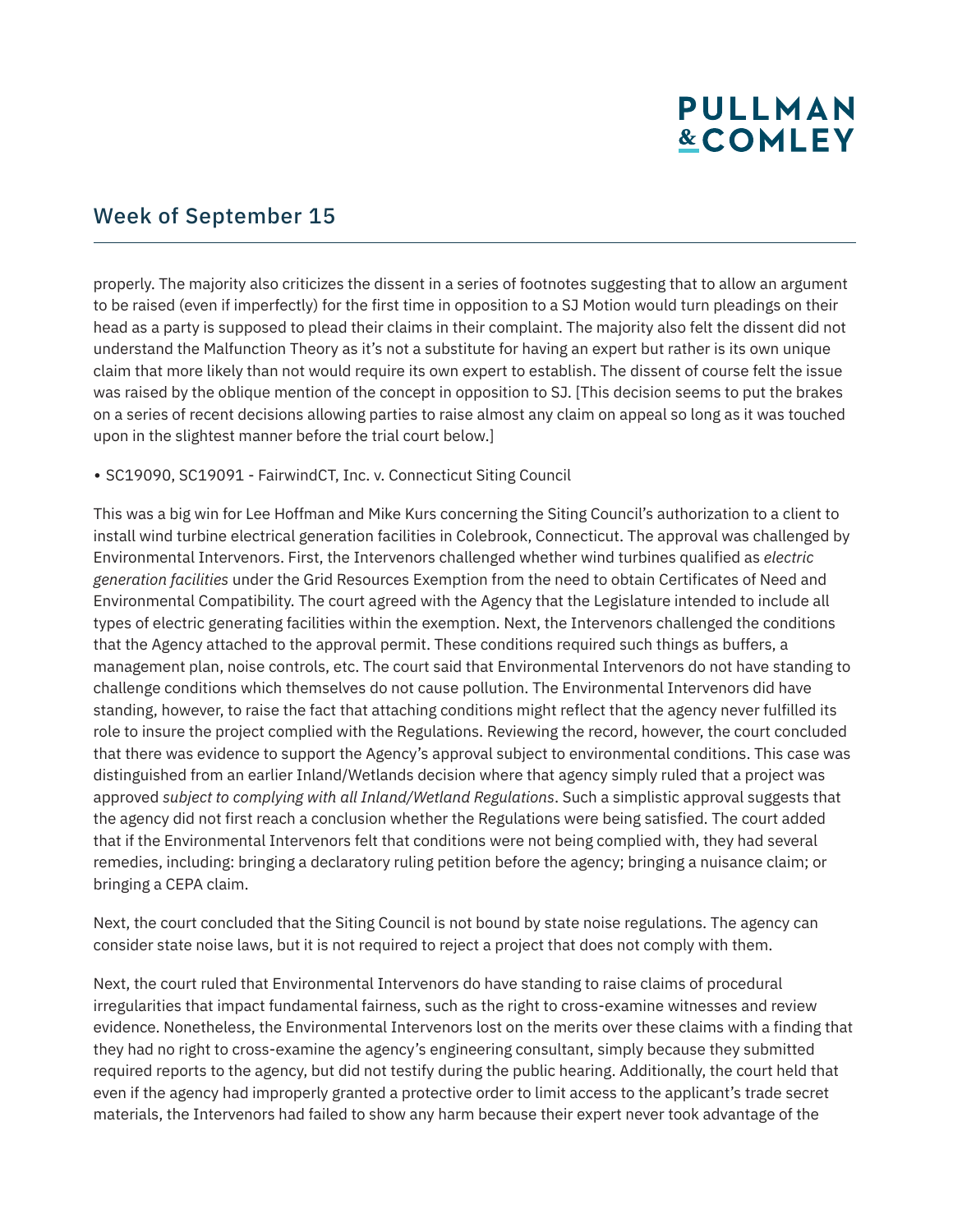#### Week of September 15

access that was granted. Similarly, they failed to show any harm over the denial of their request for continuances.

• SC19043 - Ferraro v. Ridgefield European Motors, Inc.

This decision held that interest can be assessed against the prior insurance company in a workers' compensation claim, when such insurer agrees to apportion liability with another insurer, but prior to the final findings in order of the commissioner.

- AC36030 Robaczynski v. Robaczynski
- AC35510 Dinardo Seaside Tower, Ltd. v. Sikorsky Aircraft Corp.

Defendant entered into a lease with plaintiff with an annual rent of \$1.2 million. The parties agreed that the lease was completed and terminated however, they then revoked the completion agreement, and extending the old lease until 2007, with a monthly rent of \$100,000 with the right of the tenant to construct improvements, which were to become property of the landlord at the end of the lease, unless designated in writing that they could be removed. At the end of the lease, the plaintiff claimed the tenant had not properly maintained the property, construction had taken place without the landlord's required pre-approval, and items were removed without the landlord's consent. The landlord sued in two counts. The first count claimed breach of the lease, and the second count claimed CUTPA, based on intentional destruction of property with malice. At the conclusion of the trial, the Trial Court granted a motion for directed verdict on the CUTPA count, holding that the defendant is not in the true business of leasing property. Here, the defendant was in the business of manufacturing aviation equipment, with leasing being incidental to its business. The jury returned a verdict in favor of the defendant on the remaining count, and this appeal followed.

The Supreme Court agreed that a CUTPA claim may not be alleged for activities that are incidental to an entity's primary trade or commerce. The Trial Court also had the right to raise that issue, *sua sponte*, by asking the parties to brief whether CUTPA applied to this claim. Neither party voiced objection to the Judge's inquiry or handling of the matter in that manner. The first time the plaintiff complained about the manner in which the Trial Court raised the issue was in its Appellate Brief. Therefore, it was not properly presented for review.

Next, the decision held that the Trial Court was not obligated to charge the jury to consider ambiguities in the contract against the tenant as its drafter because, in fact, the Trial Court did not find there were any ambiguities. It only found that the plaintiff and the defendant differed on their interpretation of the contract. Therefore, the jury charge of how on interpret a contract was appropriate. The Trial Court also property refused to charge the jury that removal of walls with attached wiring amounted to the removal of fixtures. It was again sufficient for the Court to provide general instructions on contract interpretation without any specific instruction of what amounted to a fixture. Further, in light of the defendant's verdict, it is hard to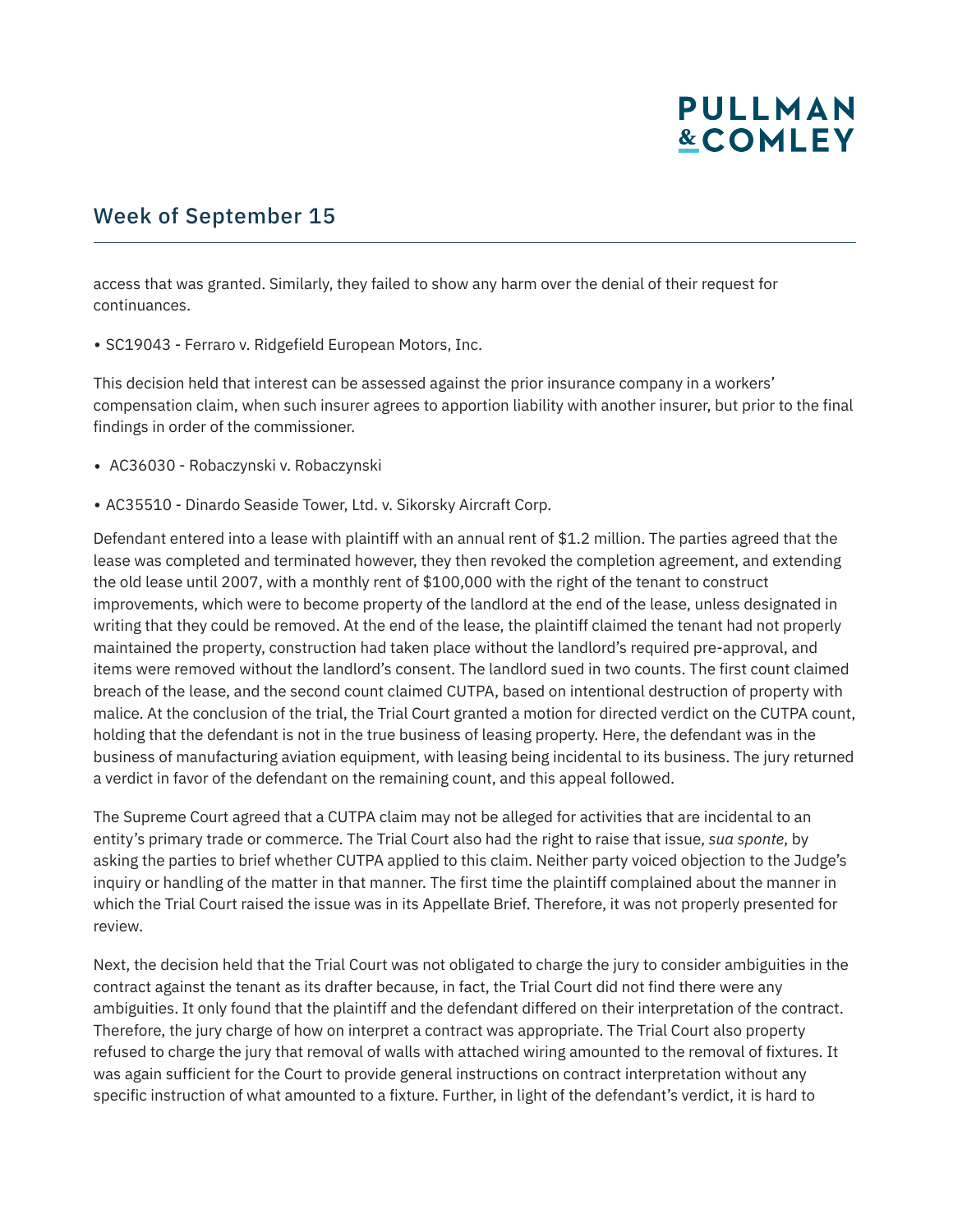#### Week of September 15

fathom what the harm to the plaintiff was.

As a lesson not to alter proposed photographic exhibits, this decision also held the Trial Court properly excluded the admission of photographs that were pre-labeled by the plaintiff's consultant. Additionally, the photographs being offered at trial were not Bate Stamped, and were so numerous, they could not be matched with the photographs provided in discovery. Finally, dates appended to the photographs did not match the metadata dates. Attempts to print out new photographs without notations on them, and which matched the discovery compliance exhausted the Trial Court's patience, who finally precluded the evidence. Further, photographs that were either doctored to show the location of items or where the items themselves were labeled before the photograph was taken, would tend to highlight those items to the jury to the prejudice of the defendant. Additional photographs were properly excluded because they were taken a long period of time after the tenant vacated the property.

Next, the plaintiff challenged the Trial Court's admission into evidence of letters written by the defendant's counsel directly to the plaintiff. Defendant offered these during cross-examination of the plaintiff. Plaintiff objected, saying that they did not qualify as business records and they would require cross-examination of defendant's counsel. While concluding the letters were not business records, the Court admitted them and also stated this did not require defense counsel to be a witness. The Appellate Court held that even if that evidentiary ruling was improper (as it seems by this author to be), it was not harmful. The Court also addressed whether or not the plaintiff should have been allowed to call and cross-examine the defendant's attorney, *i.e.*, whether he was a necessary witness now that his letters had been admitted into evidence. Merely declaring an intention to call opposing counsel as a witness is an insufficient basis for a disqualification, even if that attorney should give relevant testimony. The attorney is only required to testify when the information would be unobtainable elsewhere. Here, the Trial Court found that the information was obtainable from other sources, and therefore, defendant's counsel was not a necessary witness. [So, basically, what the Court is saying is that the letters probably should not have been admitted on their own without a foundation, but once having been admitted, the plaintiff did not necessarily get to call the attorney and cross-examine him because the defendant's other representatives could have testified that the letter was sent. With that said, another lesson from this decision is that it is always advisable to have your client send a letter when you anticipate it will be used at the time of trial. Otherwise, it will just create headaches for you.]

• AC35313 - Thoma v. Oxford Performance Materials, Inc.

A company's lender required that, as a condition of the loan, employment contracts be entered into with key employees. Plaintiff's Employment Agreement provided for six months' (no cause) severance and six months' non-compete after any termination. The lender then thought the severance component was too rich, and urged the borrower/company to delete it. This they did with an amendment to the Employment Agreement, which was now called a Noncompetition Proprietary Information and Inventions Agreement, and converted the relationship with the plaintiff employee to a pure employment-at-will. When the defendant company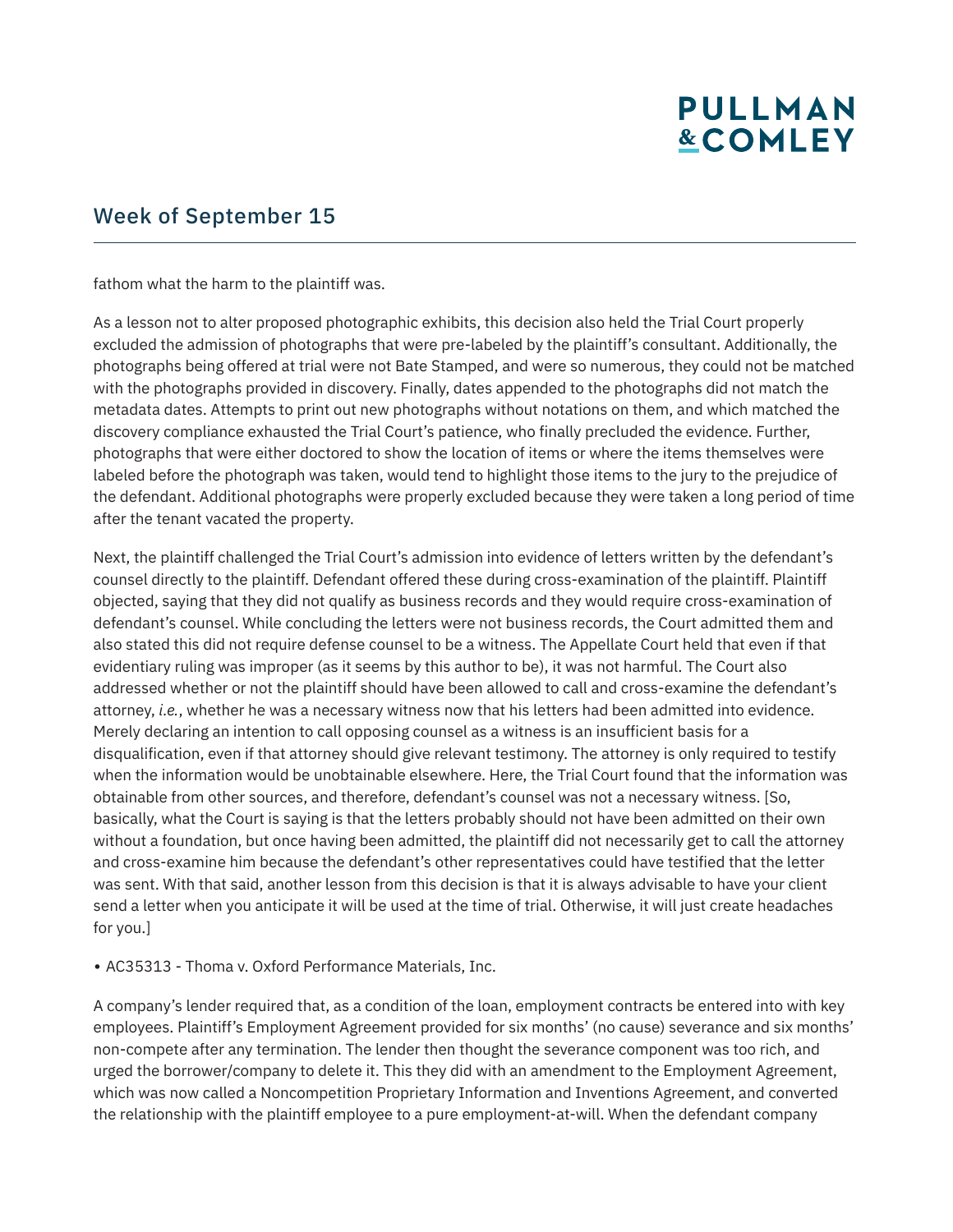#### Week of September 15

terminated the plaintiff, she sued for breach of contract under the first Agreement. The defendant employer claimed that the second Agreement superseded the first Agreement.

Both the Trial Court and the Appellate Court held that the second Employment Agreement was invalid because it was not supported by consideration. It did not matter that the second Employment Agreement included an integration clause. It also did not matter that the second Employment Agreement eliminated the six month non-compete clause. That change did not amount to consideration because the language used in the second Employment Agreement was so vague, the Trial Court could not tell whether the employee's prohibition on non-competition was only during the period of employment, or continued indefinitely after termination. The Appellate Court said it was proper to hold that ambiguity against the employer. Inconsistent language in an employment contract, like insurance policies, should be interpreted against the drafter. Further, the clauses were so inconsistent in this case that there was no reasonable middle ground for the Court to adopt as its interpretation. The defendant failed to argue before the Trial Court that the doctrine of *contra proferentem* should only be used as a last resort. This was raised for the first time on appeal and thus would not be considered.

Whereas, the first Employment Agreement provided for severance if termination was without cause, the second Employment Agreement made the plaintiff an employee-at-will. Thus, the second Employment Agreement interfered with the plaintiff's rights as promised in the first Employment Agreement, and eliminated the severance payment. For this, there must be adequate consideration. Further, the employer could not argue that the altered terms were a requirement of its lender, because while the lender may have recommended it, there was no evidence the lender actually required it as a condition of financing. [Query would that have sufficed as consideration….the continued viability of the company….and thus your job?] It also did not matter that the second Employment Agreement contained recitals of consideration. This only shifts the burden of proof to the plaintiff to rebut the stated consideration. While the Trial Court did not make a specific finding that the plaintiff met the burden of no consideration, the record is clear that that was the conclusion of the Trial Court.

- AC35018 State v. Reddick
- AC34977, AC36100 WiFiLand, LLP v. Hudson

Both the plaintiff and the defendant appealed the Trial Court's award of \$1.00 in nominal damages, and \$5,000 in attorney's fees to the plaintiff. Plaintiff was hired to install wireless service at an RV campground. However, the service was continuously interrupted after its installation, so the defendant refused to pay. The plaintiff 1<sup>st</sup> said that it had given up hope of trying to make it work right...but then it sued for money owed. The Trial Court concluded that the defendants breached the contract by demanding removal of the plaintiff's equipment without providing a formal 45-day notice & opportunity to cure, but it also found that the plaintiff had failed to prove damages, and so only awarded \$1.00. The plaintiff then moved for an award of \$50,000 in attorneys' fees, but was only awarded \$5,000.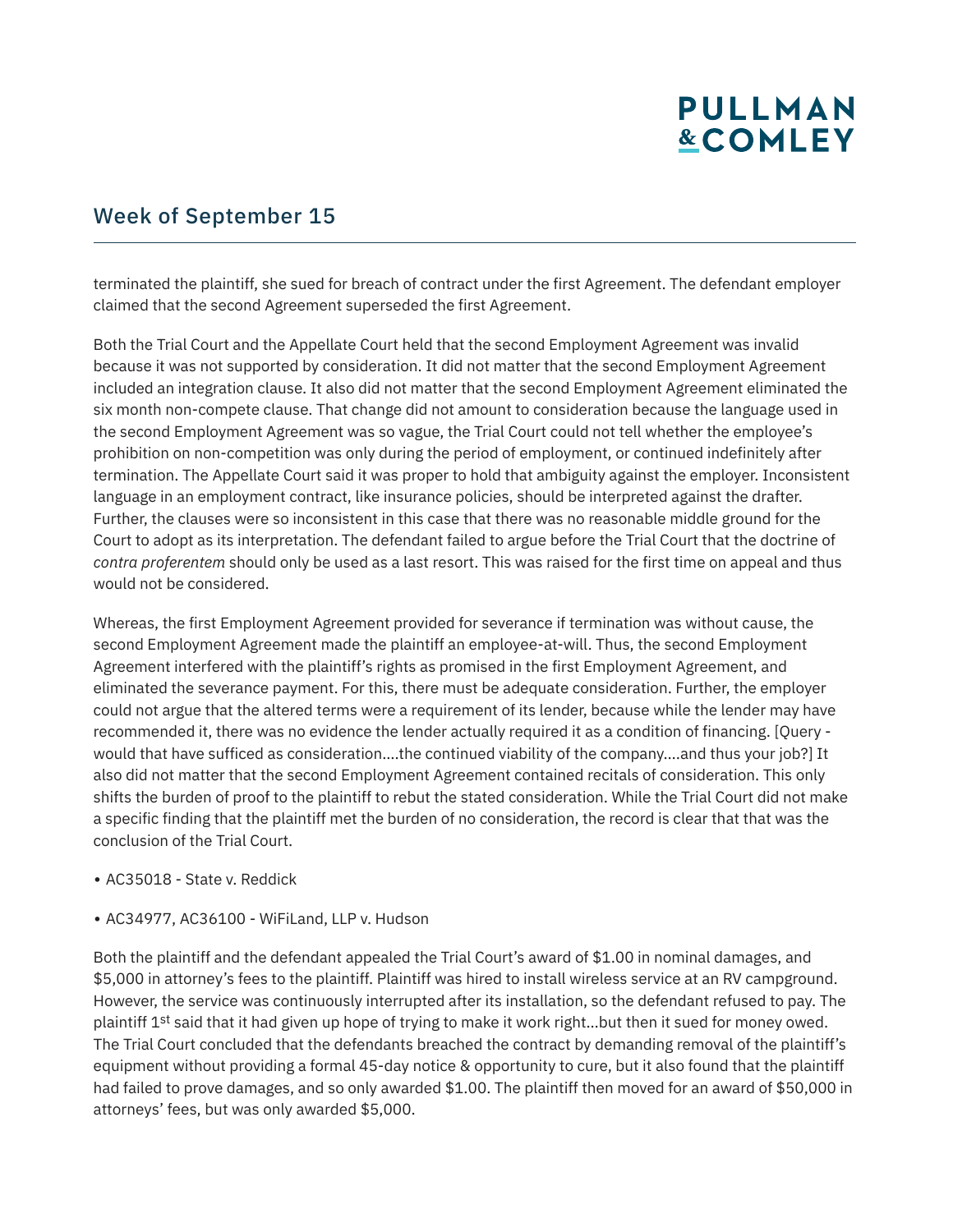#### Week of September 15

On appeal, the Appellate Court held that the defendant offered no viable argument why it did not comply with the 45-day written notice and opportunity to cure clause in the contract. It cannot simply argue that giving notice to cure would be futile because of the constant breakdowns in the system and the plaintiff's statement they had given up, because in fact, the system had operated appropriately for some period of time. So it might have been possible to fix it.

Next, the decision addressed the fact that defendant's counsel in fact stipulated on the Record that \$23,000 would be the proper "calculation" of damages. The problem was that the contract provided that damages for breach would be the lesser of \$50,000 or the six month period of average monthly \_\_\_\_. The blank was a missing term in the contract, and the defendant never stipulated what the missing term was. This was found to be an ambiguity which could be charged against the plaintiff as the drafter of the contract, and that the defendant's stipulation to an amount was only a stipulation to end the testimony of the defendant's witness as to his mathematical calculations of what six months of average monthly *revenues* would have amounted to. There was a difference between getting the plaintiff to stipulate to a mathematical amount than stipulating as to what the missing term was in the contract. He never stipulated the missing term was "revenues".

Next, the decision held that the Trial Court was justified in only awarding \$5,000 in legal fees, despite a prevailing party clause, because the trial was over a one count breach of contract claim, and both parties shared responsibility for the failure of the contractual relationship. The Trial Court may consider not only the parameters of Section 1.5(a) of the Rules of Professional Conduct, but also its general knowledge of the proceedings before them, including the nature of the litigation, the conduct of the parties, the history of the case, the rates charged, the number of hours billed, and the results obtained. Reducing the legal fees is appropriate when the victory is essentially Pyrrhic.

Finally, the defendant failed on his cross-appeal seeking to enforce a settlement agreement because, while it appeared the parties had agreed on the terms, the defendant tried to insert a confidentiality clause at the last minute, which the plaintiff had not agreed to. Thus, all the essential terms of a settlement had not been agreed upon.

- AC34684 State v. Opio-Oguta
- AC35824 Jalbert v. Mulligan

Plaintiffs, husband and wife, sued their former attorney who had represented them as a close friend over a ten year period on multiple real estate matters. The defendant represented the plaintiffs in the purchase of their house, and later, in a dispute with the neighbors over an easement. For the latter representation, the client and the lawyer agreed on a barter, whereby the lawyer would provide legal services in return for construction services by the plaintiffs. It was agreed, however, that the lawyer would pay for the construction services if the title company would not pay his legal fees. The title company hired its own attorney to defend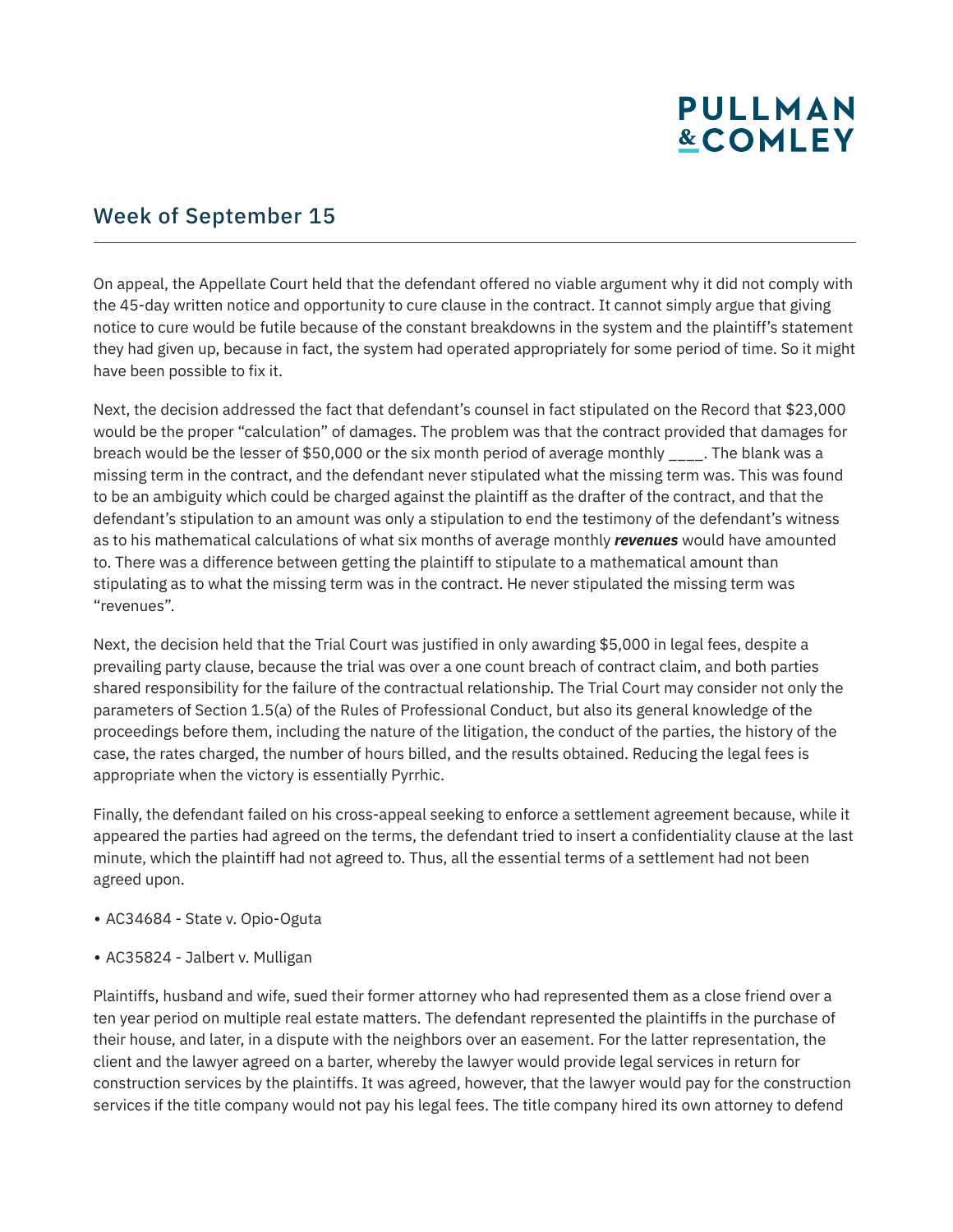#### Week of September 15

the easement claim, and the defendant attorney misrepresented to the plaintiffs that said attorney had been hired by the title company to "help him." Next, claiming that he had to show the title company he was being paid, the defendant lawyer asked the plaintiffs for an \$85,000 check that he would return. Instead, he kept these funds. Ultimately, the easement dispute was settled, with all the litigation handled by the attorney hired by the title company. The defendant attorney filed no pleadings. As part of the settlement, \$100,000 was to be paid to the plaintiffs, but it was deposited into the defendant's trustee account, where he retained \$50,000 of it for his *fees*. The plaintiffs then asked that the \$85,000 fund advanced to the lawyer to make it look like he was being paid by them - be returned. But the lawyer refused.

The Trial Court found the defendant's testimony to be not credible, and found that he had misappropriated \$135,000 from the plaintiffs, including \$50,000 from the settlement proceeds, as well as an additional \$85,000 due and owing for construction services provided by the plaintiffs. The Trial Court then trebled the damages to \$746,000, due to theft and CUTPA, and granted an award of attorneys' fees. Most of the appeal challenged factual findings, and many of those challenges were not adequately briefed. Appellate briefs require analysis, not mere abstract assertions. An appellant may not merely cite legal principal without analyzing the relationship between the facts of the case and the law cited. Such claims are not reviewed, especially when no legal authority is cited. The appellate brief here consisted almost entirely of bald assertions, without any analysis. In any event, the Record here was replete with evidence justifying the Trial Court's decision. It is insufficient for an appellant to merely point to conflicting testimony that they offered at trial. The Appellate Court will not engage in an independent review of the credibility of parties. The defendant's claim of extensive time spent defending the litigation was not only unsupported by contemporaneous time records, but included in an inordinate amount of time of over 700 hours just reviewing deeds.

[Proving that an attorney who represents themselves represents a fool, a footnote tried to untangle the mess created by the fact that the defendant attorney was represented by independent counsel. It notes that the defendant attorney moved to withdraw the brief filed by his attorney and substitute his own, along with filing an appearance on behalf of himself pro se, in addition to his attorney's appearance. He then appeared before the Appellate Court, claiming he was a self-represented party. We will never know what the original brief filed by his actual attorney said.]

*The facts and holdings of any case may be redacted, paraphrased or condensed for ease of reading. No summary can be an exact rendering of any decision, however, so interested readers are referred to the full decisions. The docket number of each case is a hyperlink to the Connecticut Judicial Department online slip opinion. ©2014 Pullman & Comley, LLC. All Rights Reserved.*